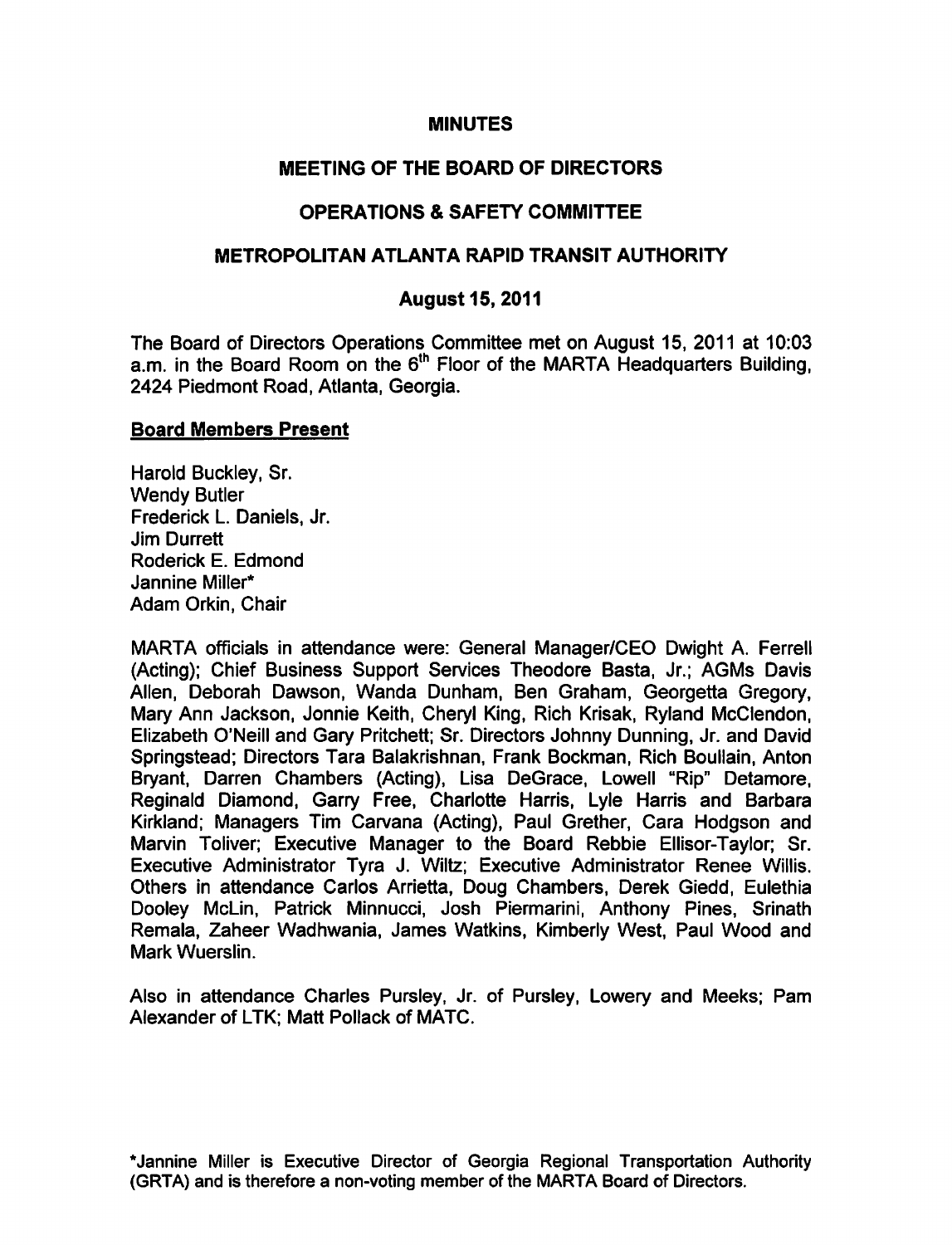# Approval of the July 11, 2011 Operations & Safety Committee Meeting **Minutes**

On motion by Mr. Daniels seconded by Mrs. Butler, the minutes were unanimously approved by a vote of  $5$  to 0, with  $5$  members present.

# Resolution Authorizing Award of a Contract for the Renewal of Storage Engine Hardware and Software Maintenance Support. CP B24057

Mrs. Harris presented this resolution for Board of Directors approval authorizing the General Manager/CEO or her delegate to award a contract to Storage Engine, Inc. for the renewal of Storage Engine Hardware and Software Maintenance Support, under the General Services Administration (GSA) contract #GS-35F-0524S.

On motion by Mr. Durrett seconded by Mr. Buckley, the resolution was unanimously approved by a vote of  $5$  to  $0$ , with  $5$  members present.

# Resolution Authorizing Solicitation of Proposals for Occupational Medical Services. RFP P23871

Mrs. Kirkland presented this resolution for Board of Directors approval authorizing the solicitation of proposals for Occupational Medical Services, by means other than competitive bidding, in accordance with Section 14(m) of the MARTA Act, through the use of Request for Proposals. The selection of the preferred proponent shall be subject to the approval of the Board of Directors, in accordance with Section 14 of the MARTA Act.

Mr. Daniels said this seems to be the type of services used on an as-needed basis. He asked if the Authority utilized the total dollar amount allocated for these services in the past.

Mrs. Kirkland said MARTA has virtually used all the money requested in the past; especially last year. The Authority is currently very close to exhausting allocated funds.

Mr. Daniels said MARTA is putting out the RFP. He asked if the contract expires next March.

Mrs. Kirkland said that is correct.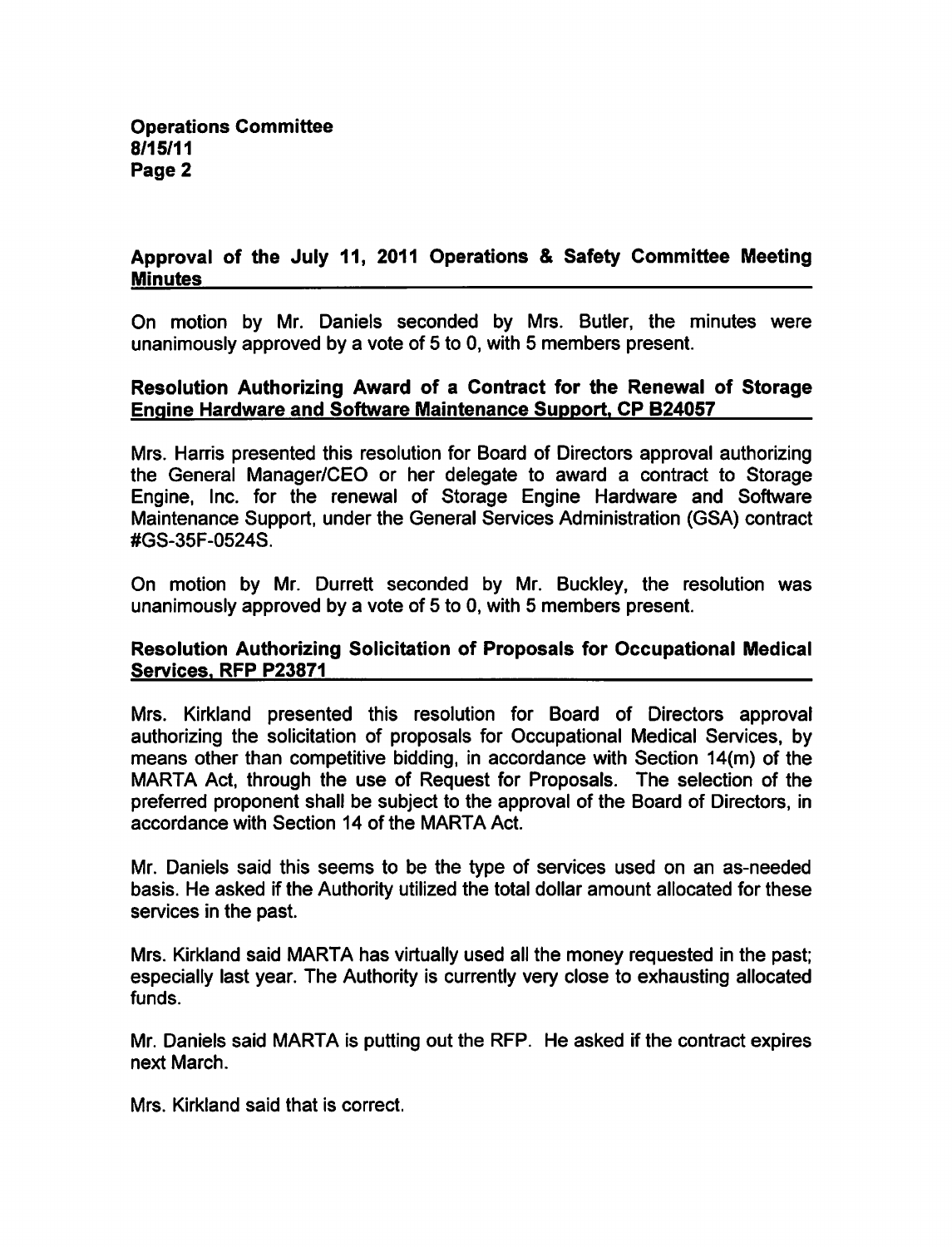On motion by Mr. Durrett seconded by Mr. Buckley, the resolution was unanimously approved by a vote of 5 to 0, with 5 members present.

# Resolution Authorizing the Solicitation of Proposals for a CCTV Vehicle Security Camera System. RFP P23113

Mr. Minnucci presented this resolution for Board of Directors approval authorizing the solicitation of proposals for procurement of a CCTV Vehicle Security Camera System, by means other than competitive bidding, in accordance with Section 14(m) of the MARTA Act, through the use of Request for Proposals. The selection of the preferred proponent shall be subject to the approval of the Board of Directors, in accordance with Section 14 of the MARTA Act.

Mr. Durrett noted the cost savings in using an accelerated schedule. He asked if the Authority will use that schedule.

Mr. Minnucci said MARTA intends to go with the accelerated schedule.

Mr. Durrett asked if MARTA receives significant State of Good Repair funding will this item will be included.

Mr. Ferrell said no, this item is funded by the local penny sales tax. MARTA actually expects this project to be complete by the time those funds start to flow. Staff accelerated this project based on feedback from the Board during the Budget process.

Mr. Daniels asked what challenges did other agencies encounter with their CCTV systems and how will MARTA overcome those challenges.

Mr. Minnucci said the biggest challenge is the amount of data that is being collected by the cameras and the ability to upload it. MARTA is implementing Wireless-N Network in its yards because it takes a long time to upload the huge amounts of data being collected by these cameras.

Mr. Daniels asked how MARTA will avoid weak signal areas in terms of obtaining or sending information.

Mr. Minnucci said Wi-Fi is much faster and more reliable than 3G or 4G, by a factor of at least 100. Wi-Fi will be installed in the yards so the data will be stored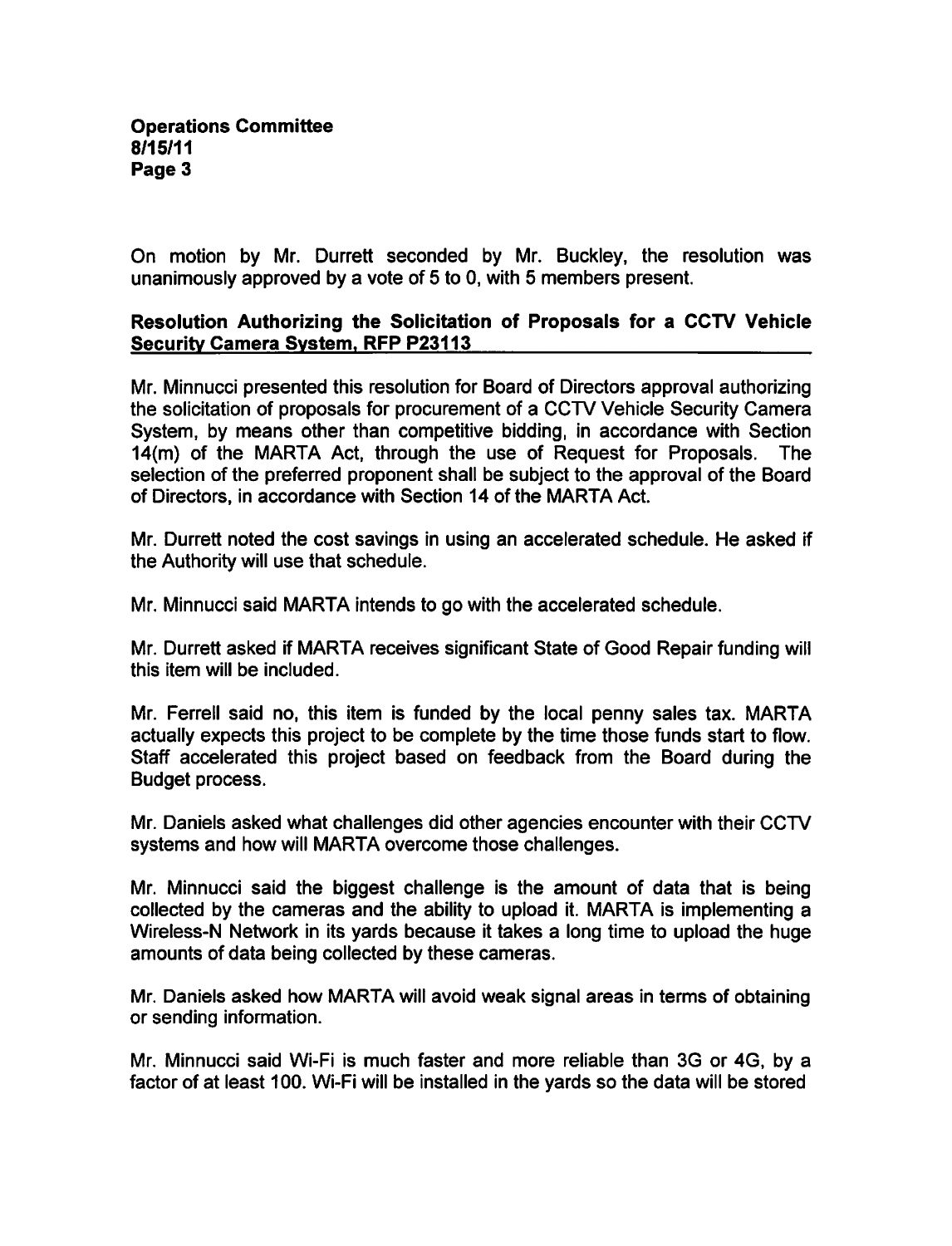onboard the vehicle; then the data will either be pushed up to the system or pulled from the vehicle per a scheduled request.

Mrs. Butler asked if Cobb County Transit is using this technology.

Mr. Minnucci answered yes.

On motion by Mr. Durrett seconded by Mr. Buckley, the resolution was unanimously approved by a vote of  $6$  to 0, with 6 members present.

### Resolution Authorizing Award of a Contract for Hamilton Groundwater Remediation System. CP B21389

Mr. Carvana presented this resolution for Board of Directors' approval authorizing the General Manager/CEO or her delegate to award a contract for Hamilton Groundwater Remediation System to Tetra Tech NUS, Inc.

On motion by Mr. Durrett seconded by Mr. Daniels, the resolution was unanimously approved by a vote of  $6$  to 0, with  $7^*$  members present.

#### Resolution Authorizing Award of a Contract for Roof Replacement for MARTA Annex Building. CP B23017

Mr. Free presented this resolution for Board of Directors' approval authorizing the General Manager/CEO or her delegate to award a contract for Roof Replacement for MARTA Annex Building to RYCARS Construction, LLC.

Mr. Orkin asked if the Authority is establishing a Capital Improvement Plan for all of its assets.

Mr. Free answered yes.

On motion by Mr. Durrett seconded by Mr. Daniels, the resolution was unanimously approved by a vote of 6 to 0, with  $7*$  members present.

# Resolution Authorizing Award of a Contract for West Lake Station TCR Waterproofing and Renovations. CP B18595

Mr. Free presented this resolution for Board of Directors' approval authorizing the General Manager/CEO or her delegate to award a contract for West Lake Station TCR Waterproofing and Renovations to Randolph & Company, Inc.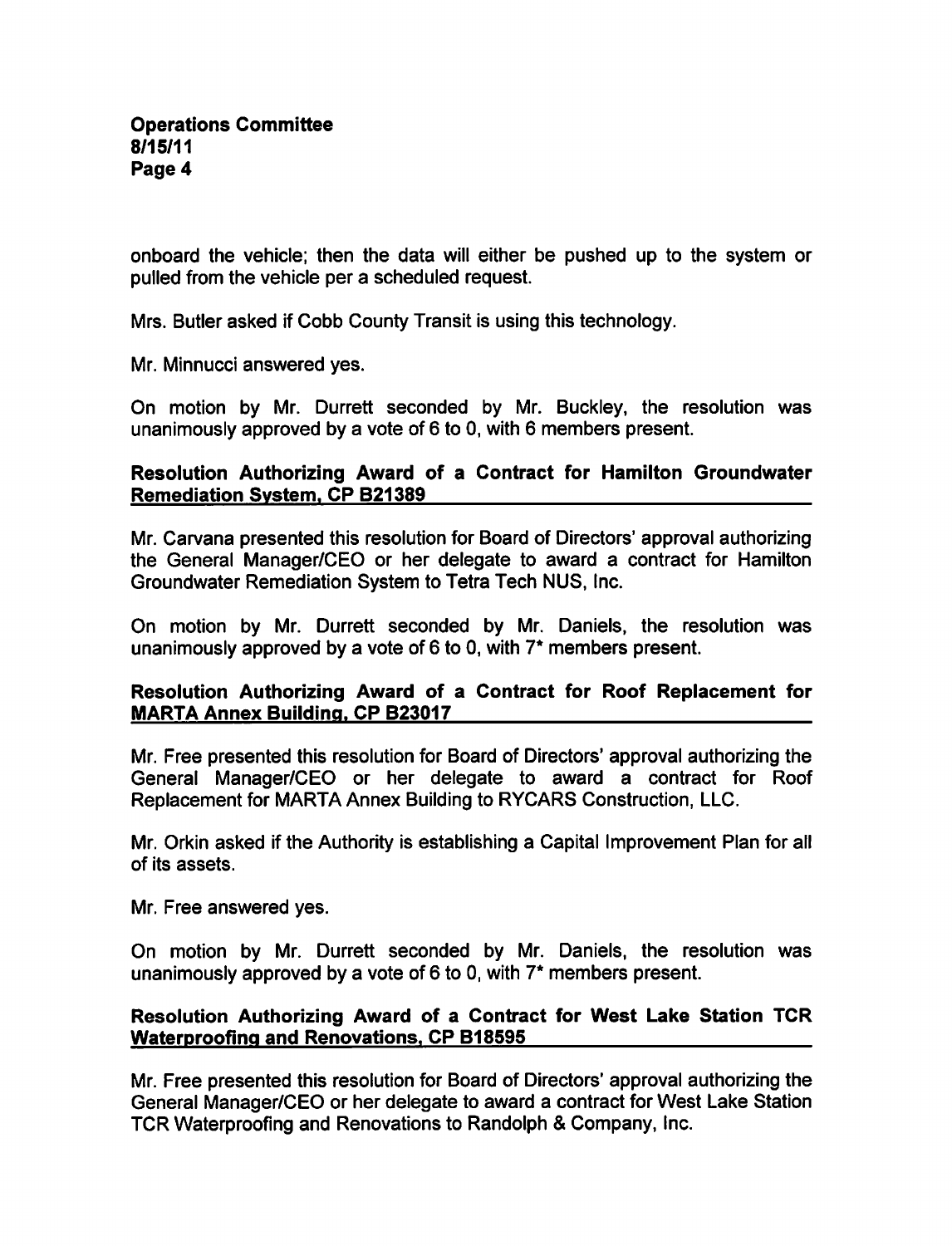Mr. Daniels asked what is being done in the interim to ensure safety.

Mr. Free said so far there have not been any problems; however, staff is on standby to monitor the situation.

Mr. Daniels asked staff to provide quarterly tracking for safety concerns.

Mr. Ferrell said that staff wants to get this done before any problems arise.

On motion by Mr. Durrett seconded by Mr. Daniels, the resolution was unanimously approved by a vote of 6 to 0, with  $7^*$  members present.

### Resolution Authorizing Award of a Contract for a 500 Kilowatt Generator, Trailer Mounted. CP B21445

Mr. Free presented this resolution for Board of Directors' approval authorizing the General Manager/CEO or her delegate to award a contract for a 500 Kilowatt Generator, Trailer Mounted to Kraft Power Corporation.

On motion by Mr. Daniels seconded by Mrs. Butler, the resolution was unanimously approved by a vote of 6 to 0, with  $7^*$  members present.

# Resolution Authorizing Additional Funding to Procure Running Rail and Switches for the Atlanta Streetcar (Option 1) of CP B12221

Mr. Free presented this resolution for Board of Directors' approval authorizing the General Manager/CEO or her delegate to approve additional funding to procure material (rail and switch machines) for the Atlanta Street Car Project under Option 1 of CP 812221, Track Renovation Phase III-Running Rail and Switch Tie Replacement.

Mr. Edmond asked when MARTA will be reimbursed.

Mr. Orkin said MARTA is not supposed to come out-of-pocket.

Mr. Ferrell said MARTA will send invoices to City of Atlanta and the Atlanta Downtown Improvement District for payment.

Mr. Orkin said in the future, we will eliminate that step. If the City defaults, MARTA will be responsible.